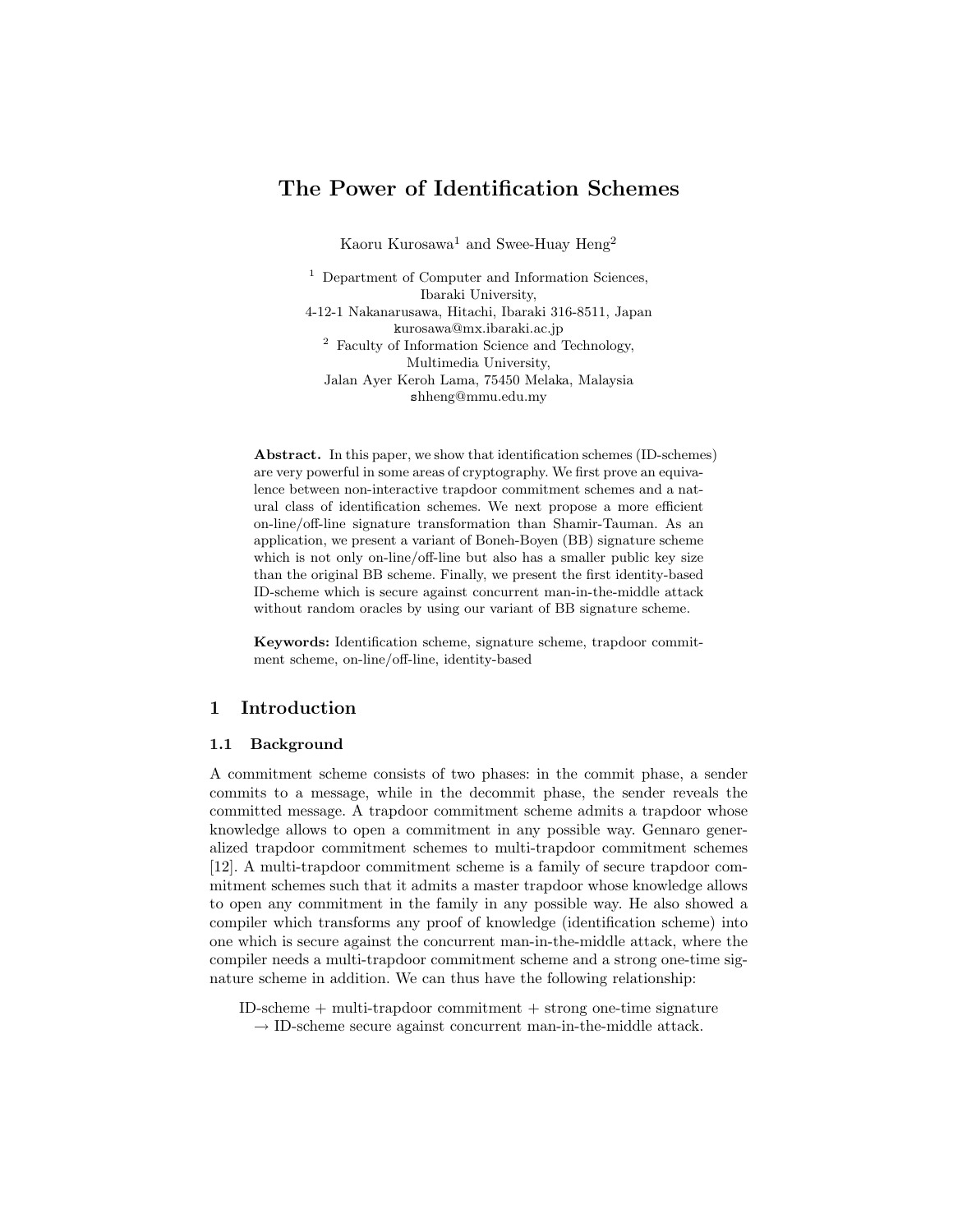On the other hand, the notion of on-line/off-line signature schemes was introduced by Even et al. [9]. The on-line phase of this kind of signatures can be made very fast due to the pre-computation of the off-line phase. Shamir and Tauman showed how to transform a non-adaptively secure signature scheme to an adaptively secure on-line/off-line signature scheme by using trapdoor commitment schemes [25]. That is,

Non-adaptive signature + trapdoor commitment  $\rightarrow$  Adaptive on-line/off-line signature (1)

This result is important because there exist only a few adaptively secure signature schemes in the standard model: Cramer-Shoup scheme [8] and Gennaro-Halevi-Rabin scheme [13] under the strong RSA assumption, and Boneh-Boyen scheme [1] under the strong Diffie-Hellman assumption.

Meanwhile, the idea of identity (ID)-based cryptography was formulated by Shamir [24] in 1984. An ID-based scheme is an asymmetric system wherein the public key is effectively replaced by a user's publicly available identity information or any arbitrary string which derived from the user's identity. It enables any pair of users to communicate securely without exchanging public or private keys and without keeping any key directories. Many ID-based schemes appeared in the literature since then, for example ID-based encryption schemes  $[4, 2, 3]$ , ID-based signature schemes [21, 16, 7], etc.

The notion of ID-based identifications was formalized in Kurosawa and Heng [18] and Bellare et al. [6] independently. All the ID-based ID-schemes presented in the above two papers are provably secure in the random oracle model only. Provably secure ID-based ID-schemes in the standard model were first appeared in [19], but they are not secure against concurrent man-in-the-middle attack. In this paper, we propose the first ID-based ID-scheme which is provably secure against concurrent man-in-the-middle attack in the standard model.

### 1.2 Our Contributions

In this paper, we show that identification schemes (ID-schemes) are very powerful in some areas of cryptography.

We first prove an equivalence between non-interactive trapdoor commitment schemes and a natural class of identification schemes. This class includes Schnorr scheme [23], GQ scheme[15], Fiat-Shamir scheme [11] and the  $2^{\ell}$ -th root scheme [26].

Next, we show a more efficient transformation from a non-adaptively secure signature to an adaptively secure on-line/off-line signature than equation (1) by directly employing the canonical ID-scheme as a tool. The proposed transformation requires lesser memory in the off-line phase than Shamir-Tauman transformation [25] which is indicated by equation (1)).

Additionally, we present an on-line/off-line variant of Boneh-Boyen signature scheme (BB scheme) [1] as an example of the above transformation. The proposed scheme is not only on-line/off-line, but also the public key size is smaller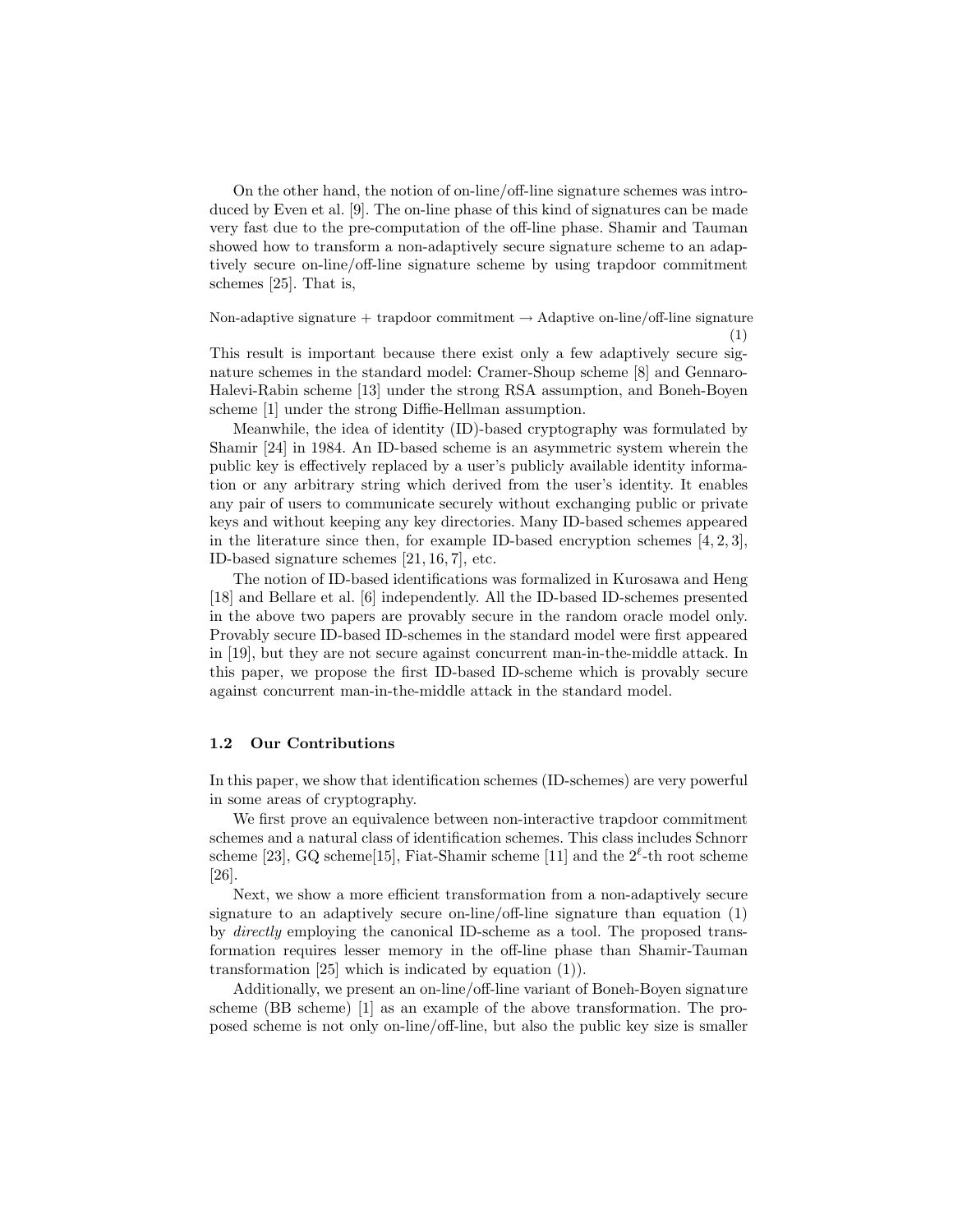than that of the original BB scheme. Although a similar scheme can be obtained by applying Shamir-Tauman transformation, our scheme, however, requires lesser memory in the off-line phase.

Finally, we present the first ID-based ID-scheme which is provably secure against concurrent man-in-the-middle attack in the standard model, deriving from our proposed variant of BB signature scheme.

All our results hold without relying on the random oracle heuristic. In the random oracle model, it is well-known that a canonical identification scheme can be transformed to a signature scheme by using the Fiat and Shamir technique [11]. Many signature schemes are obtained by this transformation [10, 15, 23, 20].

### 1.3 Organization

The rest of this paper is organized as follows. In Section 2, we briefly review some preliminaries. In Section 3, we prove the equivalence between identification scheme and trapdoor commitment scheme. In Section 4, we present a general transformation from any non-adaptively secure signature to the adaptively secure on-line/off-line signature by employing a canonical ID-scheme as a tool. In Section 5, we exhibit a concrete example by applying the above transformation to Boneh-Boyen signature scheme. In Section 6, we propose the first ID-based ID-scheme which is secure against concurrent man-in-the-middle attack in the standard model. Finally, we conclude this paper in Section 7.

## 2 Preliminaries

Throughout this paper,  $\ell$  denotes the security parameter and a PPT algorithm denotes a probabilistic polynomial time algorithm.

### 2.1 Identification Scheme

In an identification scheme (ID-scheme), a prover  $P$  proves to a verifier  $V$  that she knows a *witness*  $s_I$  related to a public *instance*  $p_I$ . A canonical ID-scheme can be formalized by  $\mathcal{ID} = (G_{ID}, \text{Commit}, \text{Response}, \text{Check})$ , where  $G_{ID}$  is a PPT algorithm which generates  $(p_I, s_I)$ . Commit, Response and Check are algorithms which specify the protocol  $(P, V)$  as follows.

**Step 1.** P chooses r at random from a certain domain CMT and computes  $x = \text{Commit}(r)$ . P then sends x to V.

Step 2. *V* chooses a challenge  $c$  at random from a certain set CHA and sends it to P.

**Step 3.** P computes a response  $y = \text{Response}(s_1, r, c)$  and sends y to V. Let RES denote the set of possible y for  $p_I$ .

Step 4. V checks if

$$
x = \mathsf{Check}(p_I, c, y). \tag{2}
$$

V accepts  $P$  if and only if equation (2) holds.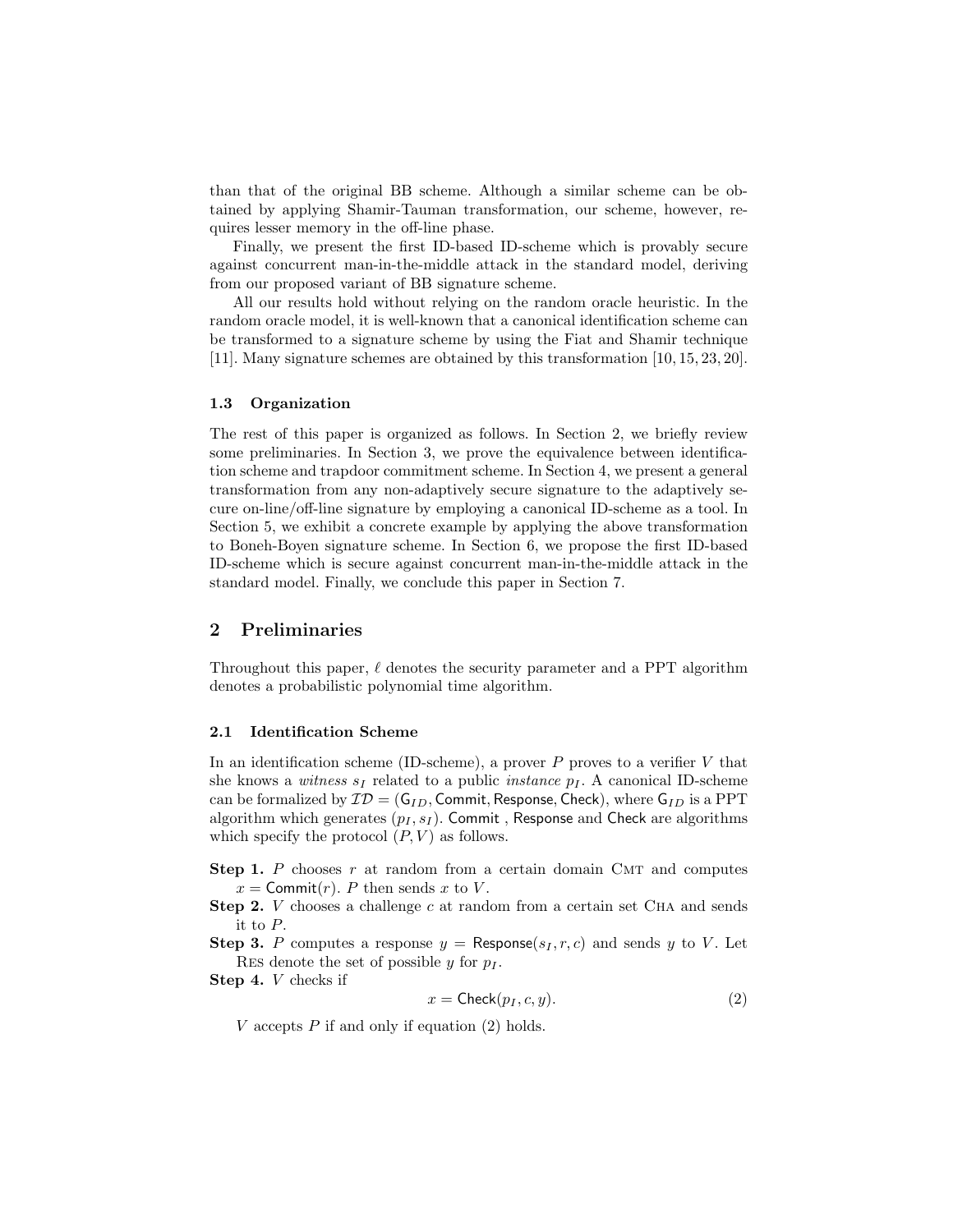The above protocol  $(P, V)$  is often called a *Σ*-protocol. We say that  $(x, c, y)$ is a valid transcript for  $p_I$  if it satisfies equation (2).

**Definition 1.** We say that  $ID$  is a  $\Sigma$ -ID-scheme if the following holds:

**Completeness.** Pr(*equation* (2) holds) = 1.

- **Special Soundness.** It is hard to compute two valid transcripts  $(x, c, y)$  and  $(x, c', y')$  such that  $c \neq c'$  on input  $p_I$ .
- y-Uniformity. For any fixed  $(s_I, c)$ ,  $y =$ Response $(s_I, r, c)$  is uniformly distributed over RES if  $r$  is uniformly distributed over CMT.

It is easy to see that y-uniformity implies that the protocol  $(P, V)$  is honestverifier zero-knowledge. All the important identification schemes in cryptographic applications are  $\Sigma$ -ID-schemes.

#### 2.2 Trapdoor Commitment Scheme

A trapdoor commitment scheme is defined by  $TC = (G_{TC}, \text{Toom}, \text{Topen})$ .  $G_{TC}$ is a PPT algorithm which generates  $(pk, tk)$ , where pk is the public key and tk is the trapdoor.

Trom is the algorithm that computes a commitment on m as  $x = \textsf{Tom}(pk, m, r)$ , where r is a random number. To open the commitment x, the sender reveals  $m, r$ and the receiver recomputes x.

Topen is the algorithm that opens a commitment in any possible way with the trapdoor tk. For given  $m, r$  and  $m' \neq m$ , it outputs  $r' = \text{Topen}(tk, m, r, m')$ such that  $x = \textsf{Tom}(pk, m, r) = \textsf{Tom}(pk, m', r').$ 

This implies that the receiver has no information on  $m$  given  $x$ . We require that the sender cannot find a collision such as follows.

**Definition 2.** We say that a trapdoor commitment scheme  $TC$  is secure if it is hard to compute  $(m,r)$  and  $(m',r')$  such that  $\mathsf{Tcom}(m,r) = \mathsf{Tcom}(m',r')$  on input pk where  $m \neq m'$ .

An example of trapdoor commitment scheme under the discrete logarithm assumption [22] is shown in Appendix A.

### 2.3 Signature Scheme

A signature scheme is denoted by  $\Omega = (G_{sign},$  Sign, Verify).  $G_{sign}$  is a PPT algorithm which generates  $(vk, sk)$ , where vk is a verification key and sk is the secret key. Sign is a PPT algorithm which generates a signature  $\sigma$  on input a message  $m$  and the secret key  $sk$ . Verify is a polynomial time algorithm which checks the validity of  $(m, \sigma)$  by using vk, say Verify $(vk, m, \sigma) = accept$  or reject.

Adaptive Security. The standard security notion of signature schemes is existential unforgeability against adaptive chosen message attack [14]. It is defined using the following game between a challenger and an adversary A: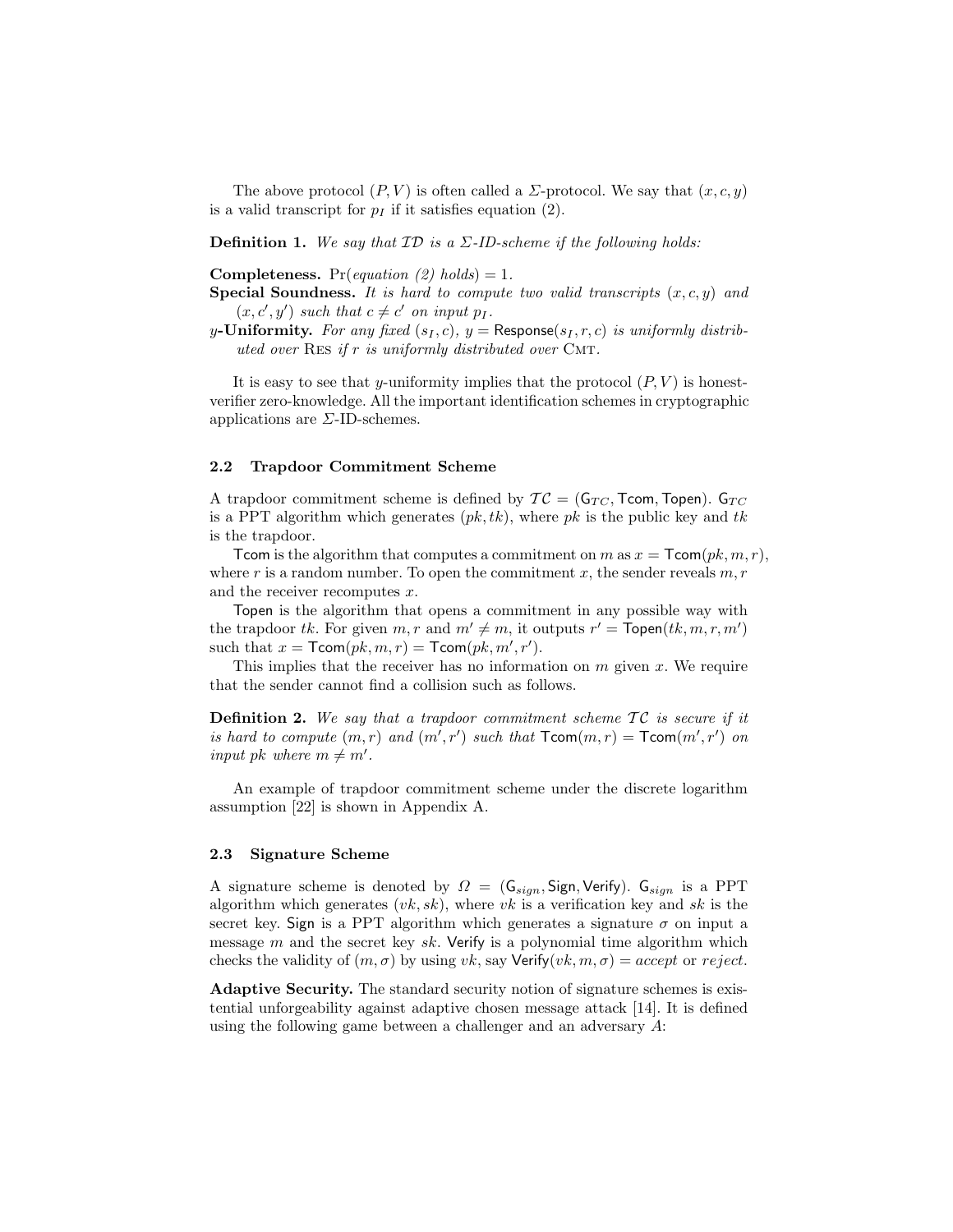- 1. The challenger runs  $\mathsf{G}_{sign}$  to obtain  $(vk, sk)$ . A is given vk.
- 2. A queries some message  $m_i$  to the challenger for  $i = 1, \ldots, t$  adaptively. The challenger responds to each query with a signature  $\sigma_i = \text{Sign}(sk, m_i)$ .
- 3. Eventually, A outputs a forgery  $(m^*, \sigma^*)$ . A wins the game if  $m^* \notin \{m_1, \ldots, m_t\}$ and Verify $(vk, m^*, \sigma^*) = accept.$

We say that  $\Omega$  is adaptively secure if  $Pr(A \text{ wins})$  is negligible for any PPT adversary A as shown above.

Non-Adaptive Security. A much weaker security notion is existential unforgeability against weak non-adaptive chosen message attack. It is defined using the following game between a challenger and an adversary A:

- 1. On input the security parameter  $1^{\ell}$ , the adversary A submits messages  $m_1, \ldots, m_t$  (non-adaptively) to the challenger.
- 2. The challenger generates  $(vk, sk)$  randomly and computes the signatures  $\sigma_1, \ldots, \sigma_t$ . He then sends  $vk, \sigma_1, \ldots, \sigma_t$  to A.
- 3. A outputs a forgery  $(m^*, \sigma^*)$ . A wins the game if  $m^* \notin \{m_1, \ldots, m_t\}$  and Verify $(vk, m^*, \sigma^*) = accept.$

We say that  $\Omega$  is non-adaptively secure if  $Pr(A \text{ wins})$  is negligible for any PPT adversary A as shown above.

There is another notion called one-time signature, informally this means that the adversary A is given the verification key vk and the signature  $\sigma$  on a message m of her choice (chosen after seeing  $vk$ ), then it is infeasible for A to compute the signature of a different message, say  $(m^*, \sigma^*)$  such that  $m^* \neq m$ .

A strong one-time signature scheme means that it is infeasible for A to also generate  $(m^*, \sigma^*)$  such that  $(m^*, \sigma^*) \neq (m, \sigma)$ .

### 3 Equivalence between  $\mathcal{ID}$  and  $\mathcal{TC}$

We say that a  $\Sigma$ -ID-scheme is *reversible* if there exists a polynomial time algorithm Reverse which computes  $r$  such that

$$
x = \mathsf{Commit}(r) = \mathsf{Check}(p_I, c, y)
$$

from  $p_1, s_1, c$  and y. All the important identification schemes in cryptographic applications are *reversible*  $\Sigma$ -ID-schemes.

For example, we have a look at the famous Schnorr ID-scheme [23]. Suppose that the Schnorr ID-scheme is defined as  $\mathcal{ID} = (G_{ID}, \text{Commit}, \text{Response}, \text{Check}).$ Let G be a group of prime order q and g be the generator of G.  $G_{ID}$  is a PPT algorithm which generates  $(p_I, s_I) = (g^s, s)$  where s is randomly chosen from  $Z_q$ . Commit, Response and Check are algorithms which specify the protocol  $(P, V)$ as follows.

**Step 1.** P chooses r at random from  $Z_q$  and computes  $x = \text{Commit}(r) = g^r$ . P then sends  $x$  to  $V$ .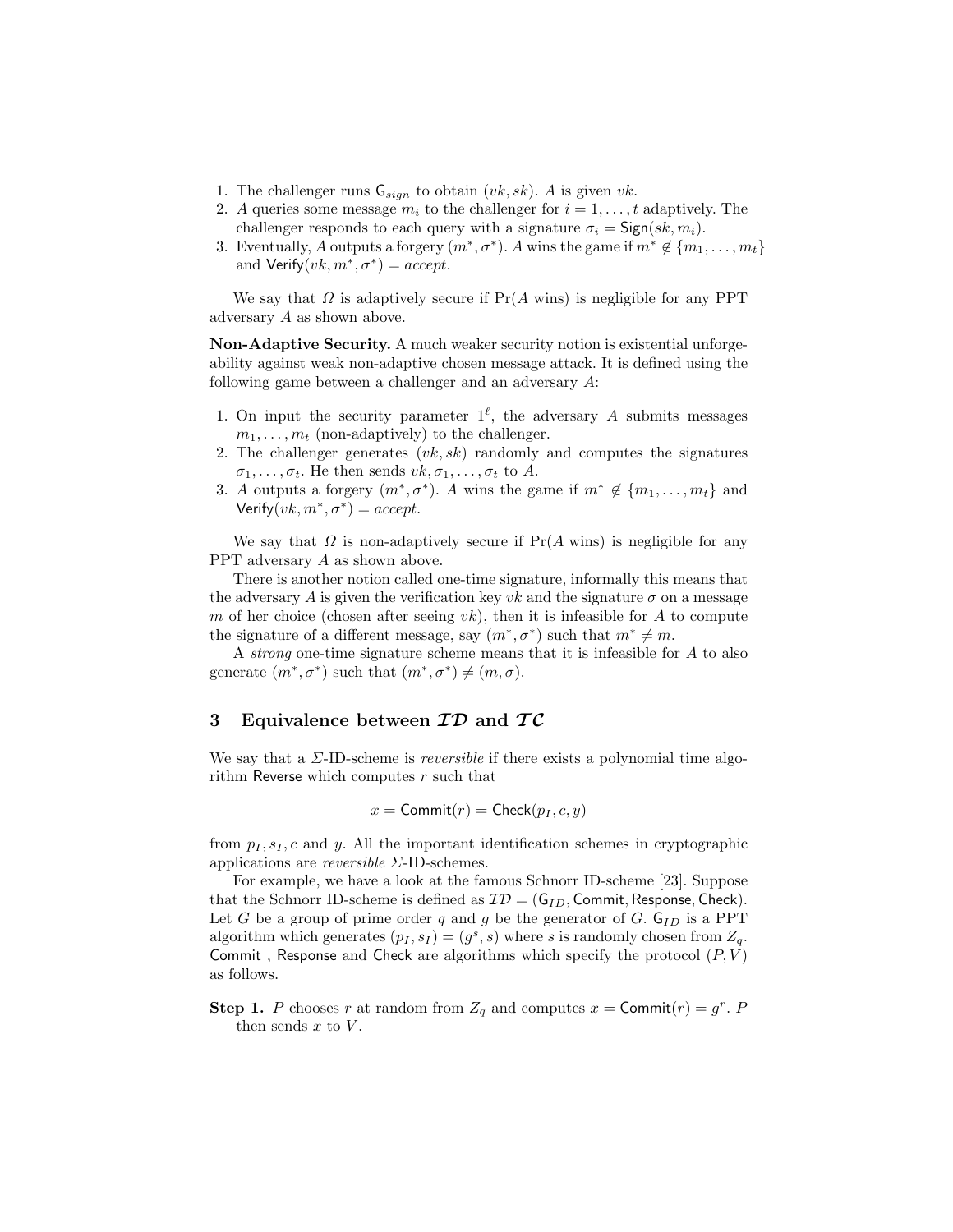**Step 2.** *V* chooses a challenge c at random from  $Z_q$  and sends it to P. Step 3. P computes a response

$$
y = \text{Response}(s, r, c) = r + cs \mod q \tag{3}
$$

and sends  $y$  to  $V$ . Step 4. V checks if

 $x = \mathsf{Check}(g^s, c, y).$ 

More precisely, V checks whether  $x = g^r = g^y/(g^s)^c$ . V accepts P if and only if the above equation holds.

Thus, it is not difficult to see that the Schnorr ID-scheme is a  $\Sigma$ -ID-scheme since it satisfies all the conditions in Definition 1. It is also a reversible  $\Sigma$ -IDscheme since there exists a polynomial time algorithm Reverse which computes r such that

$$
x = \mathsf{Commit}(r) = \mathsf{Check}(g^s, c, y),
$$

given  $g^s$ , s, c and y. That is, r can be computed from equation (3) via

$$
r = y - cs \bmod q.
$$

Next, we prove that non-interactive trapdoor commitment schemes are equivalent to *reversible*  $\Sigma$ -ID-schemes.

**Theorem 1.** If there exists a reversible  $\Sigma$ -ID-scheme, then there exists a trapdoor commitment scheme.

*Proof.* We first prove that a reversible  $\Sigma$ -ID-scheme implies a trapdoor commitment scheme. Suppose that there exists a reversible  $\Sigma$ -ID-scheme. We then construct a trapdoor commitment scheme  $TC = (G_{TC}, \text{Toom}, \text{Topen})$  as follows. Let H be a collision-resistant hash function. Let  $G_{TC} = G_{ID}$ . That is, the key pair of TC is given by  $(pk, tk) = (p_I, s_I)$ , where  $(p_I, s_I) \leftarrow G_{ID}(1^{\ell}).$ 

(Commitment) For a message m, let  $x = \text{Tcom}(pk, m, y) = \text{Check}(p_I, H(m), y)$ , where  $y$  is chosen at random. That is, we consider an execution of  $\mathcal{ID}$  on input  $p_I$  such that x is a commit,  $H(m)$  is a challenge and y is a response.

**(Trapdoor)** Suppose that  $m, y$  and  $m' \neq m$  are given. Then we compute y' such that  $x = \mathsf{Check}(p_I, H(m), y) = \mathsf{Check}(p_I, H(m'), y')$  as follows. By using Reverse, compute r such that  $x = \text{Commit}(r)$  from  $p_I, s_I, H(m)$  and y. Then let  $y' = \mathsf{Response}(s_I, r, H(m')).$ 

(Security) The above  $T\mathcal{C}$  is secure from the special soundness of  $\mathcal{ID}$ .

Theorem 2. If there exists a trapdoor commitment scheme, then there exists a reversible Σ-ID-scheme.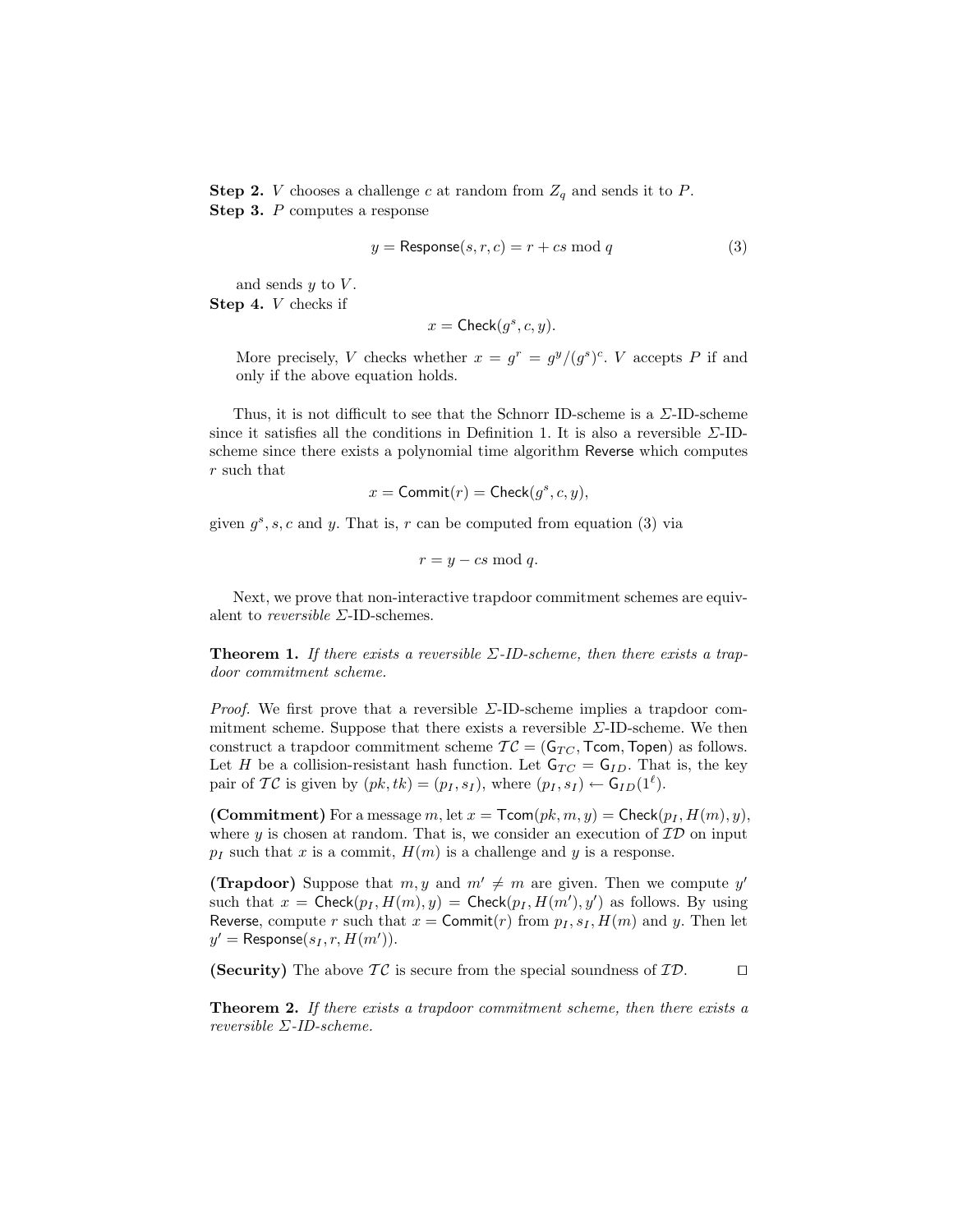*Proof.* We prove that a trapdoor commitment scheme implies a reversible  $\Sigma$ -ID-scheme. Suppose that there exists a trapdoor commitment scheme  $TC =$ ( $G_{TC}$ , Tcom, Topen). We then construct a reversible  $\Sigma$ -ID-scheme as follows. Let  ${\cal H}$  be a collision-resistant hash function.

Let  $G_{ID} = G_{TC}$ . That is, let  $(p_I, s_I) = (pk, tk)$ . Let  $x = \text{Commit}(R) =$  $\mathsf{Tom}(p_1, m, r)$ , where  $R = (m, r)$  is randomly chosen.

From  $R = (m, r)$  and a given challenge c, compute y such that

$$
\mathsf{Tcom}(p_I, c, y) = \mathsf{Tcom}(p_I, m, r)
$$

by using the trapdoor key tk. Let Response(tk,  $R, c$ ) = y.

Define  $\mathsf{Check}(p_I, c, y) = \mathsf{Toom}(p_I, c, y)$ .

We show that the above scheme is a reversible  $\Sigma$ -ID-scheme. It is easy to see that  $Pr$ (equation (2) holds) = 1. The special soundness holds from the security of  $TC$ . The y-uniformity is clearly satisfied. Finally, we need to show Reverse which computes  $R = (m, r)$  such that

$$
x = \mathsf{Commit}(T) = \mathsf{Check}(p_I, c, y)
$$

from  $tk$ , c and y. From our definition of Commit and Check, the above equation is written as

$$
\mathsf{Toom}(p_I, m, r) = \mathsf{Toom}(p_I, c, y).
$$

Next, Reverse chooses  $r$  at random and computes  $r$  which satisfies the above equation by using tk. This completes the proof.  $\Box$ 

## 4 New On-line/Off-line Signature Scheme

The notion of on-line/off-line signature schemes was introduced by Even et al. [9]. In these schemes, the on-line phase of the signing algorithm is made very fast due to the pre-computation in the off-line phase. Shamir and Tauman showed how to transform a non-adaptively secure signature scheme to an on-line/offline signature scheme which is adaptively secure by using trapdoor commitment schemes [25].

In this section, we show a more efficient transformation which requires lesser memory than Shamir-Tauman transformation by directly using  $\Sigma$ -ID-schemes instead of using our equivalence of Section 3 (see Table 1).

### 4.1 Proposed Transformation

Let  $\Omega = (G_{sign},$  Sign, Verify) be a non-adaptively secure signature scheme. Let  $ID = (G<sub>ID</sub>, Committee, Research)$  be a  $\Sigma$ -ID-scheme, where CHA is the set of challenges and RES is the set of responses. Let  $H : \{0,1\}^* \to \text{CHA}$  be a collision-resistant hash function.

Then our on-line/off-line signature scheme is constructed as follows.

Key generation. Run  $\mathsf{G}_{sign}$  to generate  $(vk, sk)$ , and run  $\mathsf{G}_{ID}$  to generate  $(p_I, s_I)$ . The verification key is  $vk' = (vk, p_I)$  and the secret key is  $sk' = (sk, s_I)$ .

Signing. The signing algorithm operates as follows.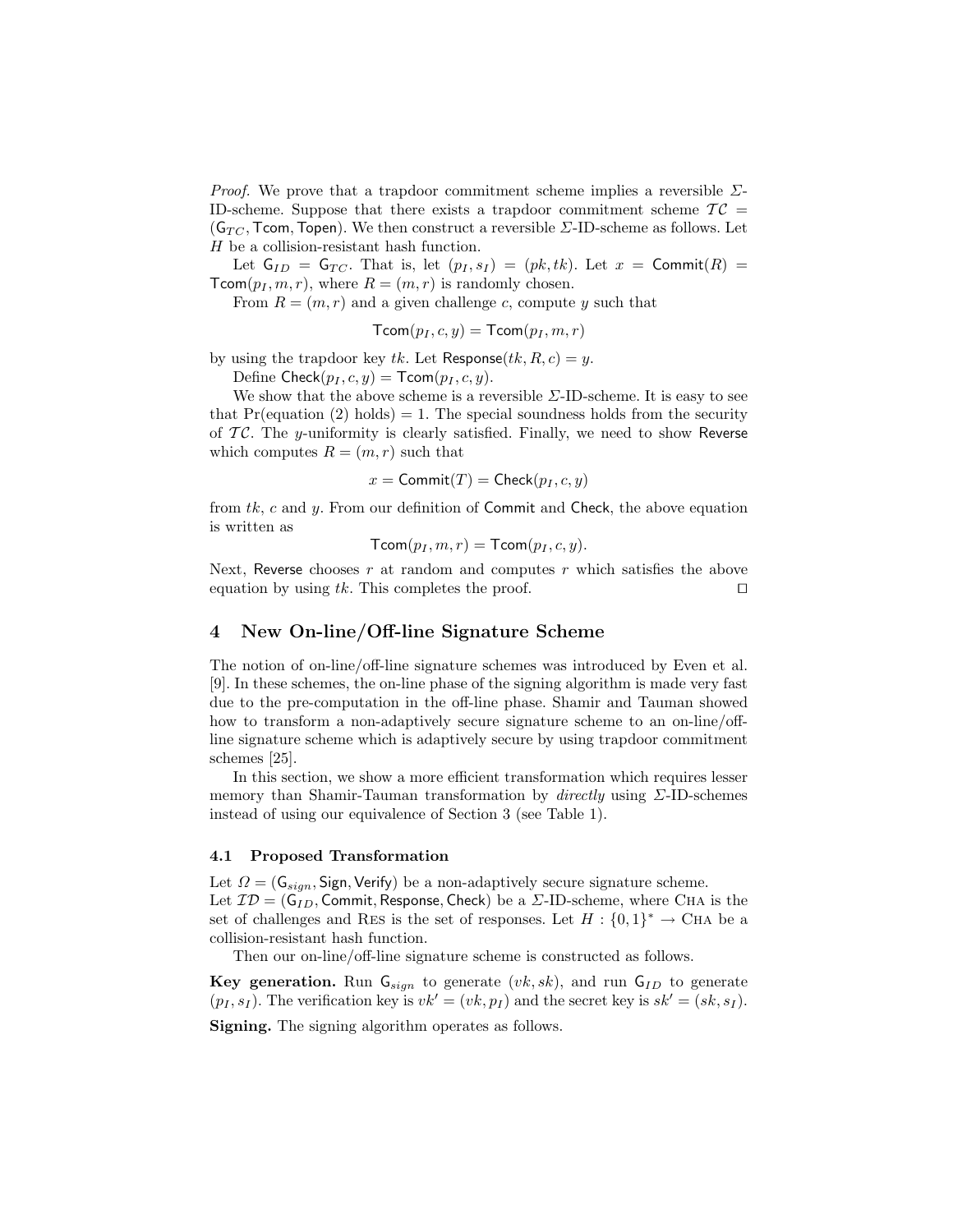- 1. Off-line phase: Choose  $r \in \text{CMT}$  randomly and compute  $x = \text{Commit}(r)$ . For x, compute  $\sigma = \text{Sign}(sk, x)$  and store  $(r, \sigma)$ .
- 2. On-line phase: Given a message  $m \in \{0,1\}^*$ , the on-line phase proceeds as follows. Retrieve  $(r, \sigma)$  from the memory. Compute  $y =$  Response $(s_I, r, H(m))$ . Let  $\sigma' = (\sigma, y)$  be a signature of m.

Note that  $(x, H(m), y)$  is a valid transcript of  $\mathcal{ID}$ .

**Verification.** For m and  $\sigma' = (\sigma, y)$ , first compute  $x = \text{Check}(p_I, H(m), y)$ . Next accept  $(m, \sigma')$  if and only if  $(x, \sigma)$  is a valid message-signature pair under *vk*, that is,  $Verify(vk, x, \sigma) = accept.$ 

Note that the on-line phase is efficient because it computes only  $y =$ Response $(s_I, r, H(m))$ .

**Theorem 3.** The above signature scheme  $\Omega'$  is adaptively secure if  $\Omega$  is nonadaptively secure and  $ID$  is a  $\Sigma$ -ID-scheme.

*Proof.* Suppose that there exists a PPT adversary A for  $\Omega'$  such that Pr(A wins) is non-negligible in the adaptive chosen message attack. Then we show that  $\Omega$ is not non-adaptively secure or  $\mathcal{ID}$  is not a  $\Sigma$ -ID-scheme.

The challenger gives  $vk' = (vk, p_I)$  to A as the verification key. Assume that A queries messages  $m_i$  to the challenger and the challenger returns signature  $\sigma' = (\sigma_i, y_i)$  for  $i = 1, ..., t$ . Eventually, A outputs a forgery  $m^*$  and  $z = (\sigma^*, y^*)$ . Let  $x^* = \text{Check}(p_I, H(m^*), y^*)$  and  $x_i = \text{Check}(p_I, H(m_i), y_i)$  for  $i = 1, \ldots, t$ .

We then distinguish two types of forgeries, Type-1 in which  $x^* = x_j$  for some j, and Type-2 in which  $x^* \neq x_i$  for any i. Type-1 forgery or type-2 forgery occurs with non-negligible probability.

(Type-1 forgery) In this case, we show a PPT algorithm  $M$  which breaks the special soundness of  $\mathcal{ID}$ . On input  $p_I$ , M behaves as follows.

- 1. M runs  $G_{sign}$  to obtain  $(vk, sk)$ . M then acts as a challenger and sends  $vk' = (vk, p_I)$  to A.
- 2. M simulates the challenger of A as follows. Suppose that A asks for a signature on  $m_i$ . Then M chooses  $y_i \in \text{Res}$  randomly and computes  $x_i =$ Check $(p_I, H(m_i), y_i)$ . M next computes  $\sigma_i = \text{Sign}(sk, x_i)$  by using sk and returns a signature  $\sigma_i' = (\sigma_i, y_i)$  to A.
- 3. Eventually, A returns a valid forgery  $m^*$  and  $z = (\sigma^*, y^*)$  such that  $m^* \neq m_j$ and  $x^* = x_j$  for some j.

M then outputs two valid transcripts  $(x^*(=x_j), H(m^*), y^*)$  and  $(x_j, H(m_j), y_j)$ for  $p_I$ . Note that  $H(m^*) \neq H(m_i)$  with overwhelming probability because  $m^* \neq m_j$  and H is collision-resistant. This means that M breaks the special soundness of  $ID$ .

(Type-2 forgery) In this case, we show a PPT adversary B that breaks  $\Omega$  by non-adaptive chosen message attack. On input  $1^{\ell}$ , B behaves as follows.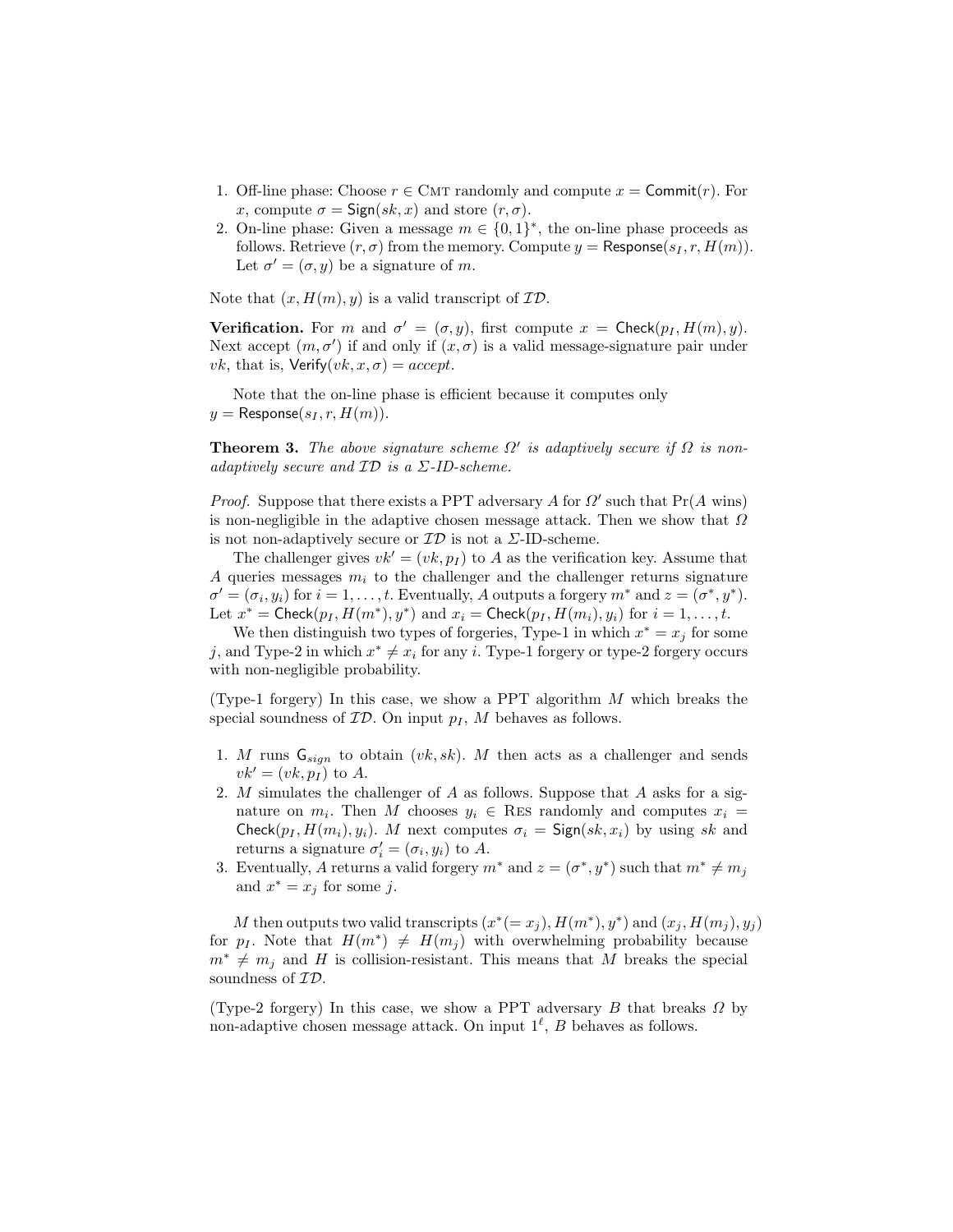- 1. M runs  $G_{ID}$  to obtain  $(p_I, s_I)$ . For  $i = 1, \ldots, t, B$  chooses  $r_i \in \text{CMT}$  randomly and computes  $x_i = \text{Commit}(r_i)$ . B sends  $x_1, \ldots, x_t$  as messages to its challenger.
- 2. The challenger runs  $\mathsf{G}_{sign}$  to obtain  $(vk, sk)$ . It computes  $\sigma_i = \mathsf{Sign}(sk, x_i)$ for  $i = 1, \ldots, t$ . It then returns  $vk, \sigma_1, \ldots, \sigma_t$  to B.
- 3. B runs A on input  $vk' = (vk, p_I)$ .
- 4. M simulates the challenger of A as follows. Suppose that A asks for a signature on  $m_i$ . Then B computes  $y_i =$ Response $(s_I, r_i, H(m_i))$  by using  $s_I$  and returns a signature  $\sigma_i' = (\sigma_i, y_i)$  to A.
- 5. Eventually, A returns a valid forgery  $m^*$  and  $z = (\sigma^*, y^*)$  such that  $x^* \neq x_i$ for any i because it is a type-2 forgery.

B then outputs a forgery  $(x^*, \sigma^*)$ . Now B wins because  $x^* \neq x_i$  for any i and  $\sigma^*$  is a valid signature on  $x^*$ .

This completes the proof.

$$
\qquad \qquad \Box
$$

### 4.2 Comparison

Shamir-Tauman [25] showed a transformation using trapdoor commitment schemes  $TC = (G_{TC}, \text{Toom}, \text{Topen})$  as follows.

Let  $\Omega = (G_{sign}, Sign, Verify)$  be a non-adaptively secure signature scheme. A secret key of the on-line/off-line signature scheme is  $(sk, tk)$ , where sk is a secret key of  $\Omega$  and tk is a trapdoor key of TC. The public key is  $(vk, pk)$ , where vk is a verification key of  $\Omega$  and pk is a public key of  $\mathcal{TC}$ .

- 1. Off-line phase: Choose a random message  $m'$  and a random number  $r'$ . Compute  $hash = \mathsf{Tcom}(pk, m', r')$  and  $\sigma = \mathsf{Sign}(sk, hash)$ . Then store  $(m', r', \sigma)$ .
- 2. On-line phase: Given a message  $m$ , the on-line phase proceeds as follows. Retrieve  $(m', r', \sigma)$  from the memory. By using tk, find r such that  $\mathsf{Toom}(pk, m, r)$  = Tcom $(pk, m', r')$ . Let  $\sigma' = (\sigma, r)$  be a signature of m.

Now in Shamir-Tauman scheme, the off-line phase must store  $(m', r', \sigma)$ . On the other hand, our off-line phase stores only  $(r, \sigma)$ . Hence our memory size is smaller if  $|r| = |r'|$ .

|          | Tool                                                                    | Memory        |
|----------|-------------------------------------------------------------------------|---------------|
|          | $ \text{Shamir-Tauman} [25]  $ trapdoor commitment $ (m', r', \sigma) $ |               |
| Proposed | $\Sigma$ -ID-scheme                                                     | $(r, \sigma)$ |

Table 1. On-line/Off-line Signature Transformation

## 5 Application to BB Signature Scheme

Boneh and Boyen showed a signature scheme under the strong Diffie-Hellman assumption in the standard model [1].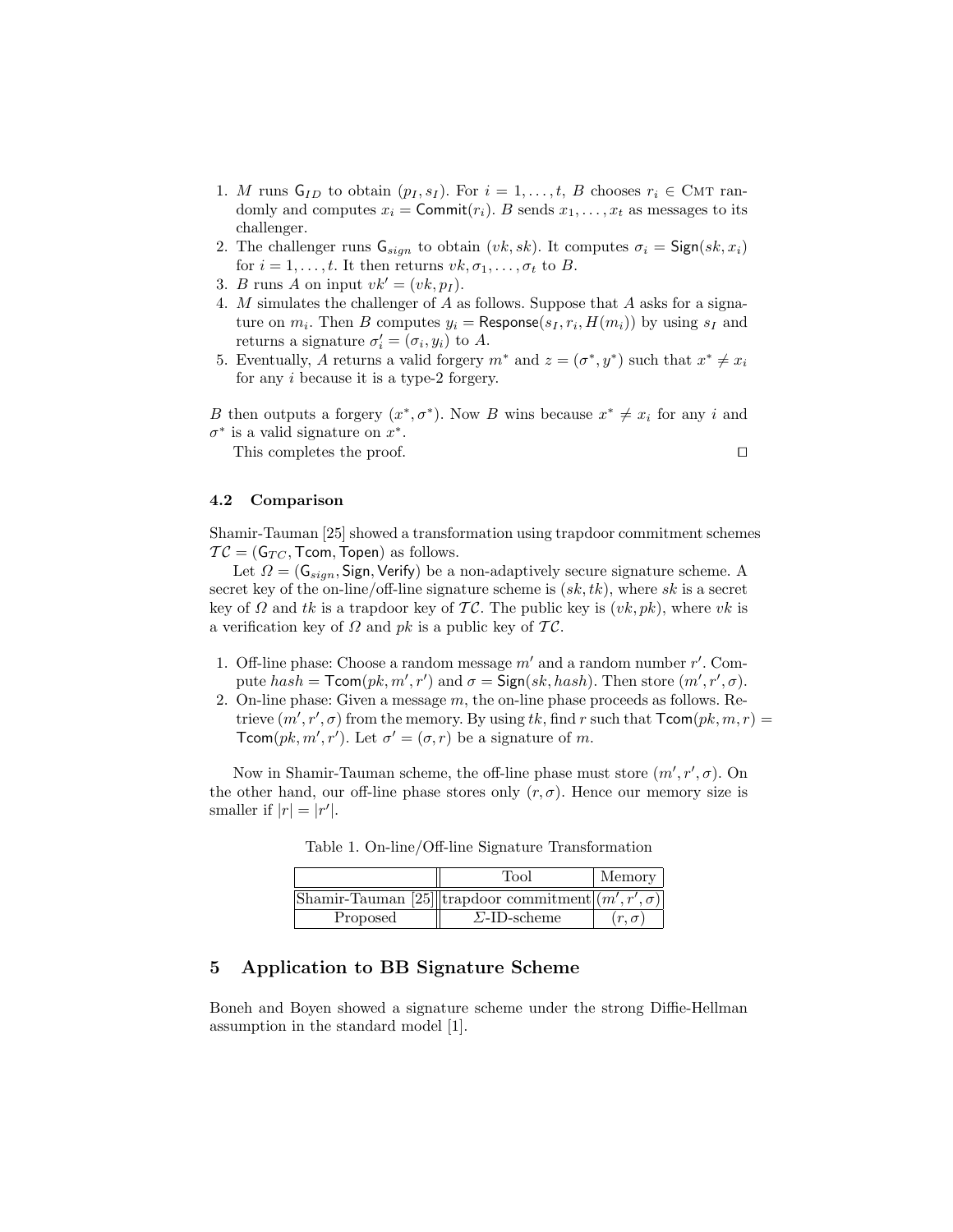In this section, we show an on-line/off-line variant of BB signature scheme as an application of our transformation. The proposed scheme is not only online/off-line, but also the public key size is smaller than that of BB scheme while the other parameters are of the same size. A similar scheme can be obtained by using Shamir-Tauman transformation. Our scheme, however, requires lesser memory in the off-line phase as shown in Table 1.

### 5.1 BB Signature Scheme

Let  $(G_1, G_2)$  be bilinear groups such that  $|G_1| = |G_2| = p$ , where p is a prime. Let  $e: G_1 \times G_2 \to G_T$  be a pairing, where  $|G_T| = p$ . Let  $g_1$  be a generator of  $G_1$ and  $g_2$  be a generator of  $G_2$ . Let  $H: \{0,1\}^* \to Z_p^*$  be a collision-resistant hash function.

The basic BB scheme is non-adaptively secure under the strong DH assumption. A verification key is  $v(=g_2^{\alpha})$ , where  $\alpha \in Z_q$  is the secret key. For a message  $m \in \{0,1\}^*$ , a signature is given by  $\sigma = g_1^{\frac{1}{\alpha + H(m)}}$ . Given  $(m, \sigma)$ , verify that

$$
e(\sigma, v \cdot g_2^{H(m)}) = e(g_1, g_2).
$$

The full BB scheme is adaptively secure under the same assumption. A verification key is  $u(=g_2^{\alpha})$  and  $v(=g_2^{\beta})$ , where  $\alpha, \beta \in Z_q$  are the secret key. For a message  $m \in \{0,1\}^*$ , a signature is given by  $(\sigma = g_1^{\frac{1}{\alpha + H(m) + \beta r}}, r)$ , where  $r \in Z_q$ is randomly chosen by the signer. Given  $(m, \sigma, r)$ , verify that

$$
e(\sigma, u \cdot g_2^{H(m)} \cdot v^r) = e(g_1, g_2).
$$

### 5.2 Proposed On-line/Off-line Signature Scheme

We now apply our transformation of Section 4.1 to the basic BB scheme  $\Omega$  and Schnorr identification scheme. Let  $H: \{0,1\}^* \to Z_p^*$  and  $H: G_1 \to Z_p^*$  be two collision-resistant hash functions.

**Key generation.** Choose  $\alpha \in Z_p$  randomly and compute  $v = g_2^{\alpha}$ . Let  $\widetilde{g_1}$  be a generator of  $G_1$ . Choose  $s \in Z_p$  randomly and compute  $w = \widetilde{g_1}^{-s}$ . Let  $(v, w)$  be a verification key and  $(\alpha, s)$  be the secret key. Note that  $(v, \alpha)$  is a key-pair of the basic BB scheme and  $(w, s)$  is a key-pair of Schnorr identification scheme.

### Signing.

- 1. Off-line phase: Choose  $r \in Z_p$  randomly and compute  $x = \tilde{g_1}^r$ . For  $x$ , compute  $\sigma = g$ 1  $\int_{1}^{\alpha+H(x)}$  and store  $(r,\sigma)$ . (Note that  $\sigma$  is a signature on x in the basic BB scheme.)
- 2. On-line phase: Given a message  $m \in \{0,1\}^*$ , the on-line phase proceeds as follows. Retrieve  $(r, \sigma)$  from the memory. Compute  $y = r + sH(m) \mod p$ . Let  $\sigma' = (\sigma, y)$  be a signature of m.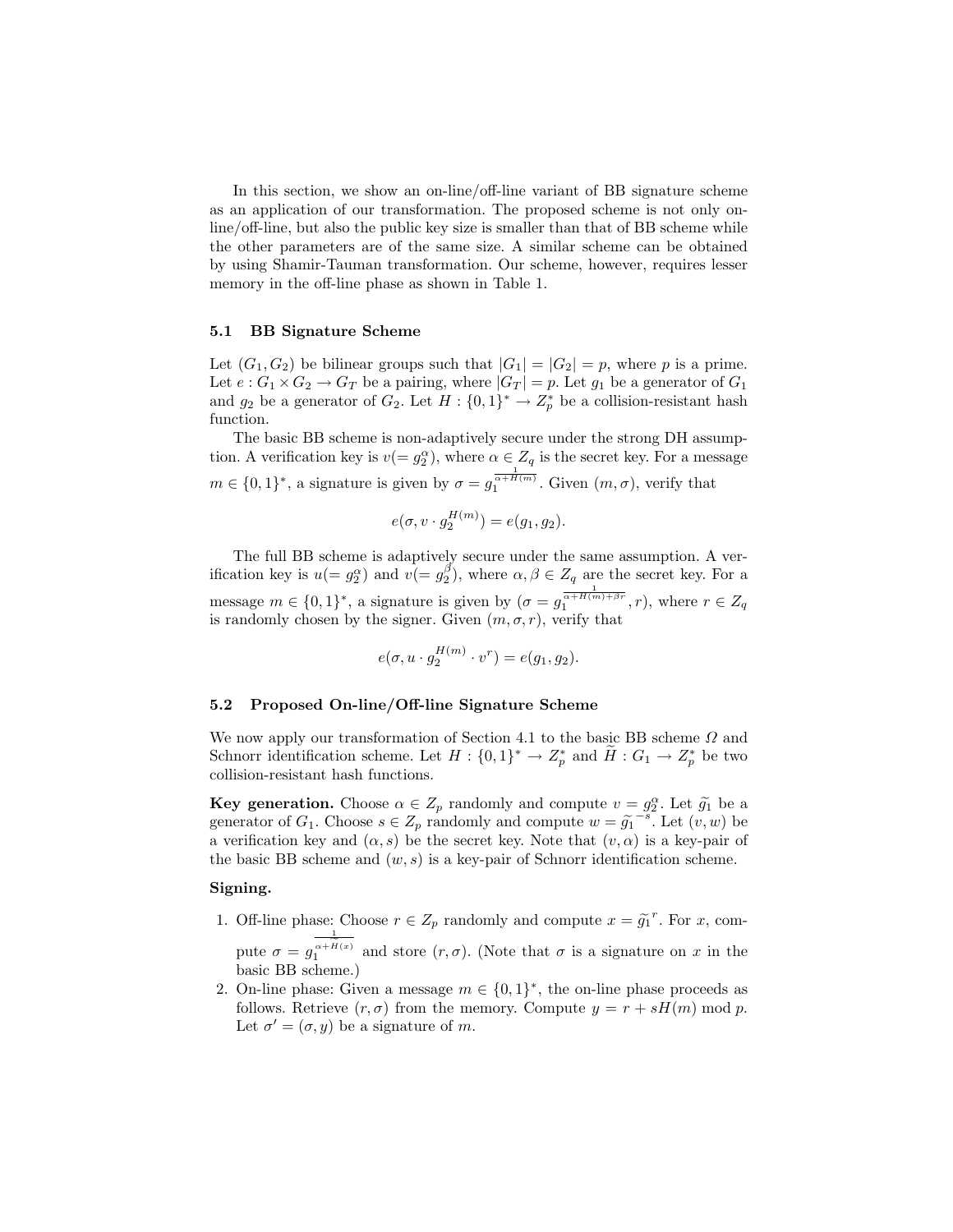**Verification.** Given  $(m, \sigma, y)$ , first compute  $x = \tilde{g_1}^y w^{H(m)}$ . Next by using x, verify that

$$
e(\sigma, v \cdot g_2^{\widetilde{H}(x)}) = e(g_1, g_2). \tag{4}
$$

Theorem 4. The above on-line/off-line signature scheme is adaptively secure under strong DH assumption in the standard model.

Proof. The basic BB scheme is non-adaptively secure under strong DH assumption [1] and Schnorr scheme is a  $\Sigma$ -ID-scheme under the discrete logarithm assumption. Therefore, from Theorem 3, the above signature scheme is adaptively secure under strong DH assumption.  $\square$ 

Note that the on-line phase computes only  $y = r + sH(m) \mod p$ . Hence it is very efficient. Moreover, our scheme has a smaller verification key as shown below. In [5], it is suggested to use an elliptic curve over  $GF(3^{\ell})$  for  $G_1$  and one over  $GF(3^{6\ell})$  for  $G_2$ . Hence in our scheme, the verification key size is approximately a half of the full BB signature scheme as shown in the following table.

Table 2. BB Scheme and Our Variant

|                                     | $\sqrt{\frac{1}{2}}$ verification key secret key signature                 |                                                        |
|-------------------------------------|----------------------------------------------------------------------------|--------------------------------------------------------|
| Full BB scheme $[1]$ $u, v \in G_2$ |                                                                            | $\alpha, \beta \in Z_p \mid \sigma \in G_1, r \in Z_p$ |
| Our scheme                          | $  v \in G_2, w \in G_1   \alpha, s \in Z_p   \sigma \in G_1, y \in Z_p  $ |                                                        |

## 6 ID-Based ID-Scheme without Random Oracles

The main differences of ID-based identification schemes from the usual identification schemes are that: (1) The adversary can choose a target identity ID of her choice to impersonate as opposed to a random public key; (2) The adversary can possess private keys of some users which she has chosen. The formal model of ID-based identification scheme was formalized in [18, 6].

In this section, we show the first ID-based ID-scheme which is provably secure against man-in-the-middle attack in the standard model by using our variant of BB signature scheme in Section 5.2. By applying Gennaro's technique [12] to the BB on-line/off-line signature scheme, we manage to transform it to an ID-based ID-scheme secure against concurrent man-in-the-middle attack under the strong DH assumption.

Gennaro [12]:  $\Sigma$ -ID-scheme  $\rightarrow$  Very secure ID-scheme Proposed: BB signature scheme  $\rightarrow$  Very secure ID-based ID-scheme

### 6.1 Another Tool

We adopt the strong DH-based multi-trapdoor commitment scheme introduced by Gennaro into our construction since our BB on-line/off-line signature scheme is also based on the strong DH assumption.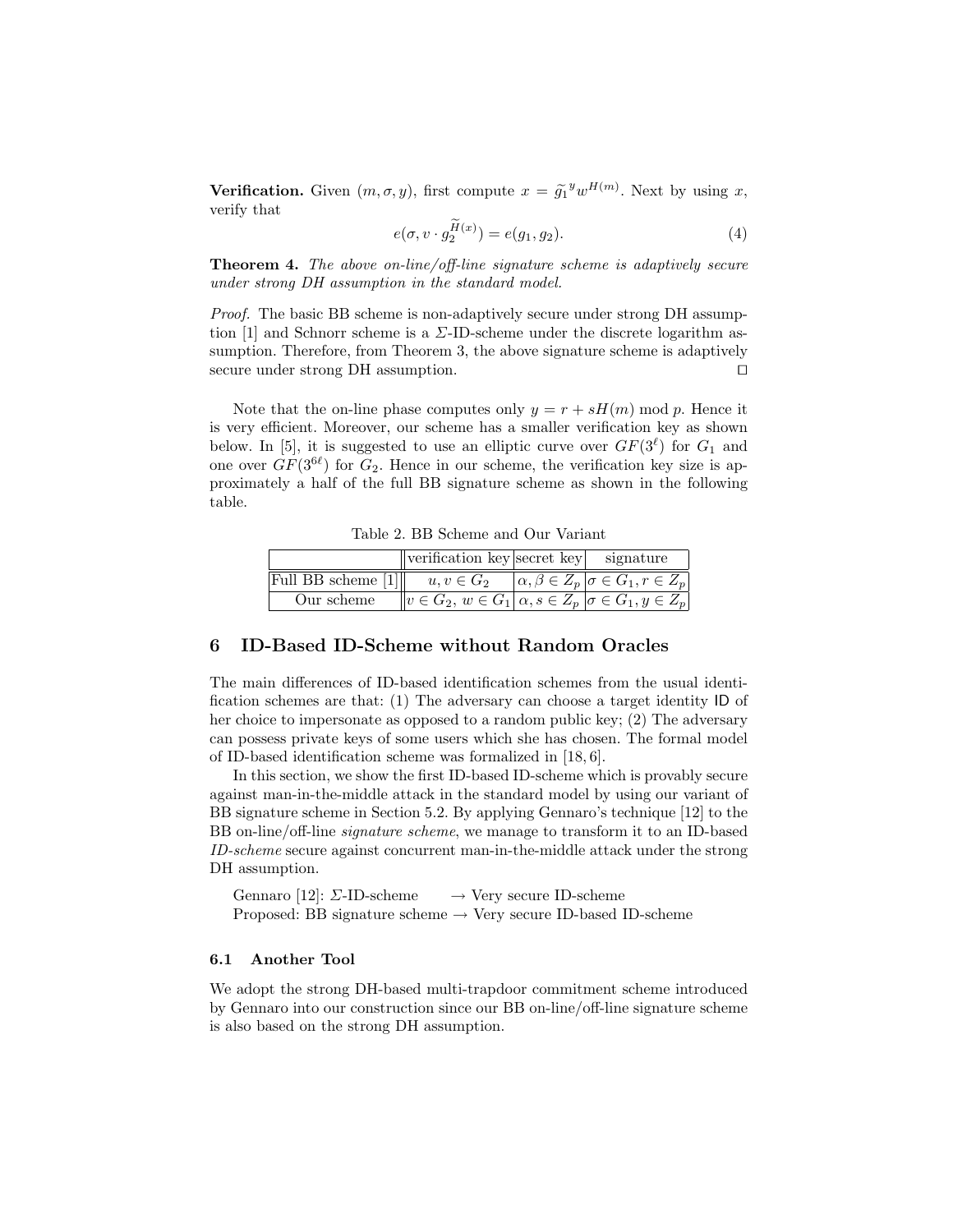The master key generation algorithm selects a random  $\mu \in Z_p$  which will be the master trapdoor. The master public key will be the pair  $(g, g')$  where  $g' = g^{\mu}$ in G. Each commitment in the family will be identified by a specific public key which is simply an element  $n \in Z_p$ . The specific trapdoor of this scheme is the value  $f_n$  in G such that  $f_n^{\mu+n} = g$ . To commit a message  $m \in Z_p$  with public key n, the sender runs Pedersen's commitment [22] with bases  $g, h_n$ , where  $h_n = g^n \cdot g'$ . That is, it selects a random  $\gamma \in Z_p$  and computes com  $= g^m h_n^{\gamma}$ . The commitment to  $m$  is the value com. To open a commitment, the sender reveals m and  $F = g^{\gamma}$ . The receiver accepts the opening if  $(g, F, g^n \cdot g', \text{com} \cdot g^{-m})$  is a DH-tuple.

We also use a strong one-time signature scheme  $\Omega = (G_{sian}, Sign, Verify)$ .

### 6.2 Proposed ID-Based ID-Scheme

Let  $IBI = (S, \mathcal{E}, \mathcal{P}, \mathcal{V})$  be four PPT algorithms known as setup, extract, and the identification protocol  $(\mathcal{P}, \mathcal{V})$ . Basically, our proposed scheme employs the key generation algorithm of BB on-line/off-line signature scheme as the setup algorithm and its signing algorithm as the extract algorithm.

Let  $(G_1, G_2)$  be bilinear groups where  $|G_1| = |G_2| = p$  for some prime p. As usual,  $g_1$  is a generator of  $G_1$  and  $g_2$  is a generator of  $G_2$ . Our proposed construction is as follows.

**Setup.** Choose  $\alpha \in Z_p$  randomly and compute  $v = g_2^{\alpha}$ . Let  $\tilde{g_1}$  be a generator of  $G_1$ . Choose  $s \in Z_p$  randomly and compute  $w = \widetilde{g_1}^{-s}$ . Choose two collisionresistant hash functions  $H: \{0,1\}^* \to Z_p^*$  and  $H: G_1 \to Z_p^*$ .

We also need the following extra common reference string:  $g'_1 = g_1^{\mu}$  for a random  $\mu \in Z_p$  and a collision-resistant hash function H' with output in  $Z_p$ . The system parameters params is  $(g_1, g'_1, \tilde{g_1}, g_2, v, w, H, H, H')$  and the masterkey is  $(\alpha, s)$ .

Extract. Given a master-key  $(\alpha, s)$  and an identity  $\mathsf{ID} \in \{0, 1\}^*$ , pick a random  $r \in Z_p^*$  and compute  $x = \tilde{g}_1^r$ . For x, compute  $\sigma = g$ 1  $a^{+H(x)} \in G_1$ . Next, compute  $y = r + sH(1D)$  mod p. The user private key is  $(\sigma, y)$ .

### Protocol  $(\mathcal{P}, \mathcal{V})$ .

1. P first computes  $(vk, sk) \leftarrow G_{sian}(1^{\ell})$  (run the key generation of the strong one-time signature scheme) and computes  $n = H(vk)$ , where n is a specific public key of the multi-trapdoor commitment scheme.

It next chooses  $R \in G_1$  randomly and computes  $X = e(R, v \cdot g_2^{H(x)})$ . It also does the following: sets  $h_n = g_1^n g_1'$ ; chooses  $\gamma \in Z_p$  randomly and computes the commitment  $com = g_1^{H'(X)} h_n^{\gamma}$ . It finally sends  $(y, com, vk)$  to  $\mathcal V$ .

- 2. V chooses  $c \in Z_p$  randomly and sends c to  $\mathcal{P}$ .
- 3. P computes  $S = R + c\sigma$  and  $sig = Sign(sk, ID, v, w, com, c, X, \gamma, S)$ . It then sends  $(X, \gamma, S, \text{sig})$  to  $\mathcal V$ .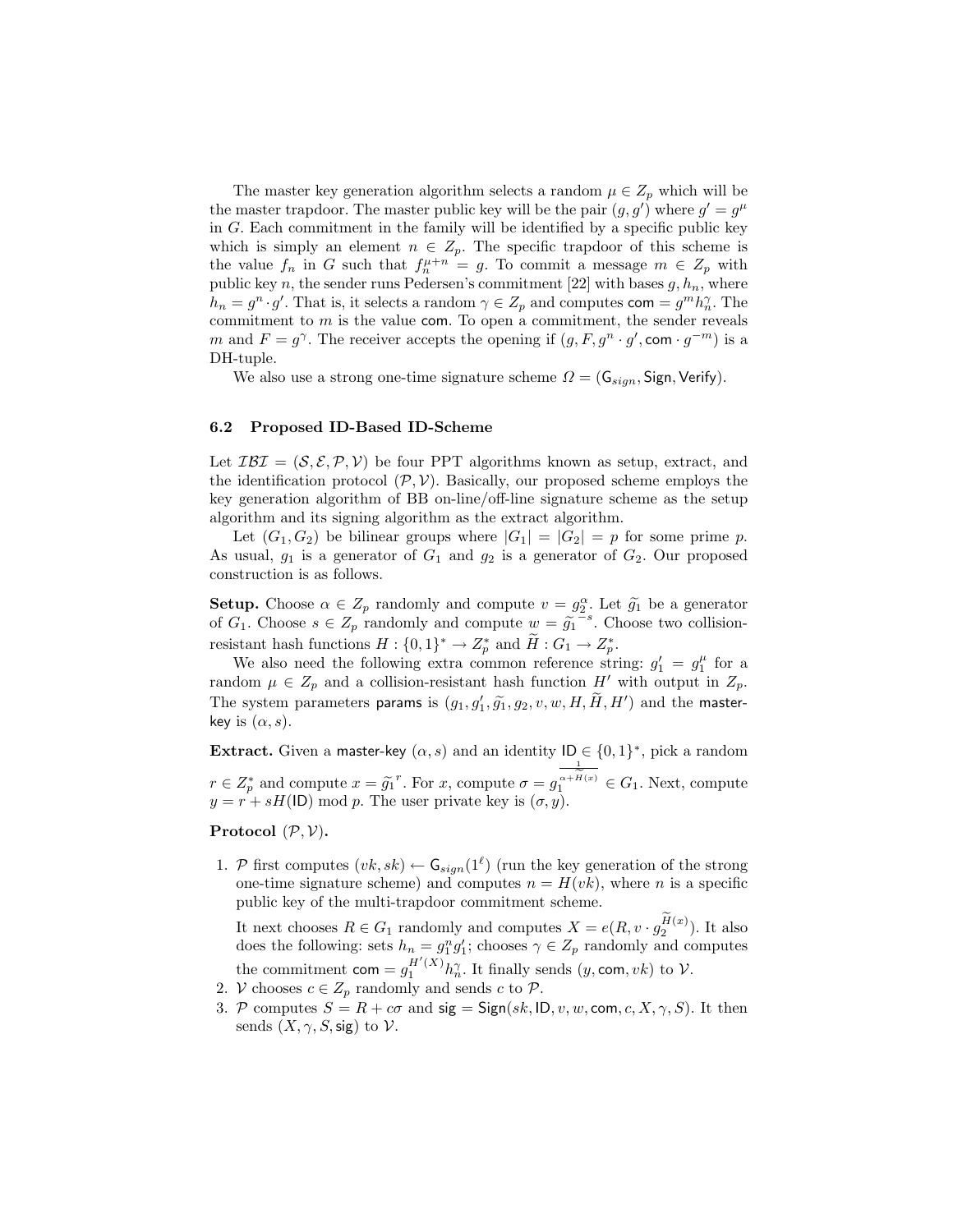4. V first computes  $x = \tilde{g}_1^y w^{H(\mathsf{ID})}$ . V accepts if and only if  $\mathsf{com} = g_1^{H'(X)} h_n^{\gamma}$ , Verify $(vk, \mathsf{ID}, v, w, \mathsf{com}, c, X, \gamma, S) = accept \text{ and } e(S, v \cdot g_2^{H(x)}) = X \cdot e(g_1, g_2)^c.$ 

Note that  $(v, w)$  is a verification key,  $(\alpha, s)$  is a secret key and  $(\sigma, y)$  is a signature on a message ID of our variant of BB signature scheme. In the basic  $Σ$ -ID-scheme, the prover reveals y at step 1, and then proves that it knows σ satisfying equation (4), where  $(X, c, S)$  is a valid transcript of the  $\Sigma$ -ID-scheme.

W can prove the following theorem even if the prover reveals y at step 1.

Theorem 5. The above scheme is an ID-based ID-scheme which is secure against concurrent man-in-the-middle attack under the strong DH assumption.

The above theorem can be proven similarly to Theorem 2 of the full version of [12] by adapting the proof for the identity-based setting.

## 7 Conclusion

We proved an equivalence between non-interactive trapdoor commitment schemes and a natural class of identification schemes. We also showed an efficient transformation from any non-adaptively secure signature to an adaptively secure online/off-line signature by using a canonical ID-scheme as a tool. For instance, we applied the above transformation to Boneh-Boyen signature scheme and we managed to obtain an on-line/off-line signature scheme with smaller public key size than that of the original Boneh-Boyen scheme. Finally, we presented the first ID-based ID-scheme which is provably secure against concurrent man-inthe-middle attack in the standard model.

## References

- 1. D. Boneh and X. Boyen. Short signatures without random oracles. Advances in  $Cryptography - EUROCRYPT'04$ , LNCS 3027, pp. 56–73, Springer-Verlag, 2004.
- 2. D. Boneh and X. Boyen. Efficient selective-ID secure identity-based encryption without random oracles. Advances in Cryptology —  $EUROCRYPT$  '04, LNCS 3027, pp. 223–238, Springer-Verlag, 2004.
- 3. D. Boneh and X. Boyen. Secure identity based encryption without random oracles. Advances in Cryptology–CRYPTO '04, LNCS 3152, pp.443–459, Springer-Verlag, 2004.
- 4. D. Boneh and M. Franklin. Identity-based encryption from the Weil pairing. Advances in Cryptology — CRYPTO '01, LNCS 2139, pp. 213–229, Springer-Verlag, 2001.
- 5. D. Boneh, B. Lynn and H. Shacham. Short signatures from the Weil pairing. Advances in Cryptology  $-$  ASIACRYPT '01, LNCS 2248, pp. 514–532, Springer-Verlag, 2001.
- 6. M. Bellare, C. Namprempre and G. Nevan. Security proofs for identity-based identification and signature schemes. Advances in Cryptology  $-$  EUROCRYPT '04, LNCS 3027, pp. 268–286, Springer-Verlag, 2004.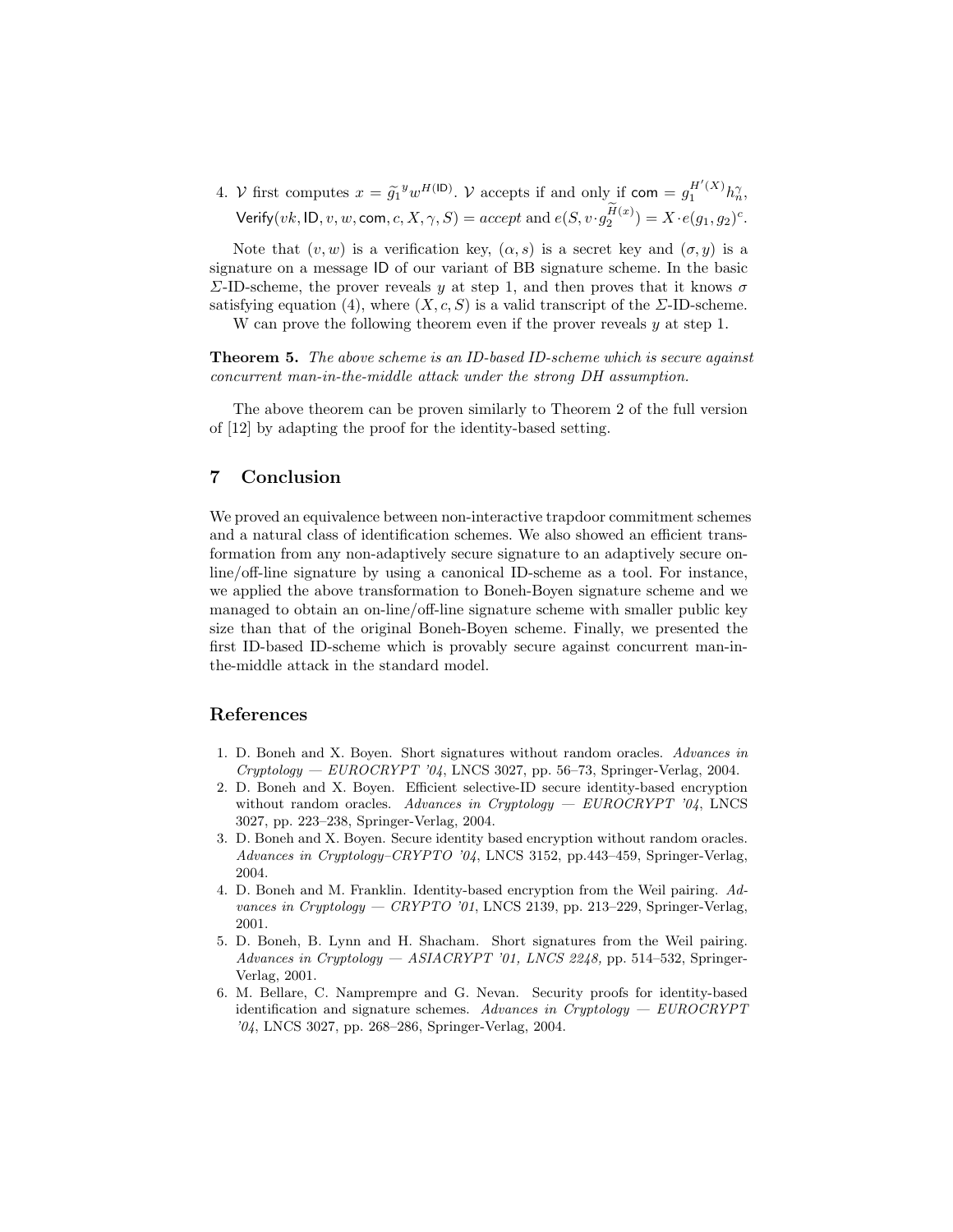- 7. J. C. Cha and J. H. Cheon. An identity-based signature from gap Diffie-Hellman groups. Public Key Cryptography — PKC '03, LNCS 2567, pp. 18–30, Springer-Verlag, 2003.
- 8. R. Cramer and V. Shoup. Signature schemes based on the strong RSA assumption. ACM Transactions on Information and System Security  $-$  ACM TIDSEC '00, vol. 3, no. 3, 2000. Extended abstract in Proc. 6th ACM CCS, 1999.
- 9. S. Even, O. Goldreich and S. Micali. On-line/Off-line digital signatures. Journal of Cryptology, vol. 9, no. 1, pp. 35–67, Springer-Verlag, 1996.
- 10. U. Feige, A. Fiat and A. Shamir. Zero-knowledge proofs of identity. Journal of Cryptology, vol. 1, pp. 77–94, Springer-Verlag, 1988.
- 11. A. Fiat and A. Shamir. How to prove yourself: practical solutions to identification and signature problems. Advances in Cryptology  $-$  CRYPTO '86, LNCS 263, pp. 186–194, Springer-Verlag, 1987.
- 12. R. Gennaro. Multi-trapdoor commitments and their applications to proofs of knowledge secure under concurrent man-in-the-middle attacks. Advances in Cryptology — CRYPTO '04, LNCS 3152, pp. 220–236, Springer-Verlag, 2004. Full version is available from IACR ePrint archive Report 2003/114 at http://eprint.iacr.org/2003/214.
- 13. R. Gennaro, S. Halevi and T. Rabin. Secure hash-and-sign signatures without the random oracle. Advances in Cryptology —  $EUROCRYPT$  '99, LNCS 1592, pp. 123–139, Springer-Verlag, 1999.
- 14. S. Goldwasser, S. Micali and R. Rivest. A digital signature scheme secure against adaptive chosen-message attacks. SIAM Journal of Computing, vol. 17, no. 2, pp. 281–308, 1988.
- 15. L. Guillou and J. Quisquater. A practical zero-knowledge protocol fitted to security microprocessors minimizing both transmission and memory. Advances in  $Cryptology - EUROCRYPT 38$ , LNCS 330, pp. 123–128, Springer-Verlag, 1989.
- 16. F. Hess. Efficient identity based signature schemes based on pairings. Selected Areas in Cryptography — SAC '02, LNCS 2595, pp. 310–324, Springer-Verlag, 2002.
- 17. E. van Heyst and T. P. Pedersen. How to make efficient fail-stop signatures. Advances in Cryptology —  $EUROCRYPT$  '92, LNCS 658, pp. 366–377, Springer-Verlag, 1992.
- 18. K. Kurosawa and S.-H. Heng. From digital signature to ID-based identification/signature. Public Key Cryptography  $-$  PKC '04, LNCS 2947, pp. 248–261, Springer-Verlag, 2004.
- 19. K. Kurosawa and S.-H. Heng. Identity-based identification without random oracles. Information Security and Hiding  $-$  ISH '05 (in conjuction with ICCSA '05), LNCS 3481, pp. 603–613, Springer-Verlag, 2005.
- 20. T. Okamoto. Provably secure and practical identification schemes and corresponding signature schemes. Advances in Cryptology — CRYPTO '92, LNCS 740, pp. 31–53, Springer-Verlag, 1993.
- 21. K. G. Paterson. ID-based signatures from pairings on elliptic curves. Electronic Letters, vol. 38, no. 18, pp. 1025–1026, 2002.
- 22. T. P. Pedersen. Non-interactive and information-theoretic secure verifiable secret sharing. Advances in Cryptology — CRYPTO '91, LNCS 576, pp. 129–140, Springer-Verlag, 1992.
- 23. C. Schnorr. Efficient signature generation by smart cards. Journal of Cryptology, vol. 4, pp. 161–174, Springer-Verlag, 1991.
- 24. A. Shamir. Identity-based cryptosystems and signature schemes. Advances in  $Cryptology - CRYPTO$  '84, LNCS 0196, pp. 47–53, Springer-Verlag, 1985.